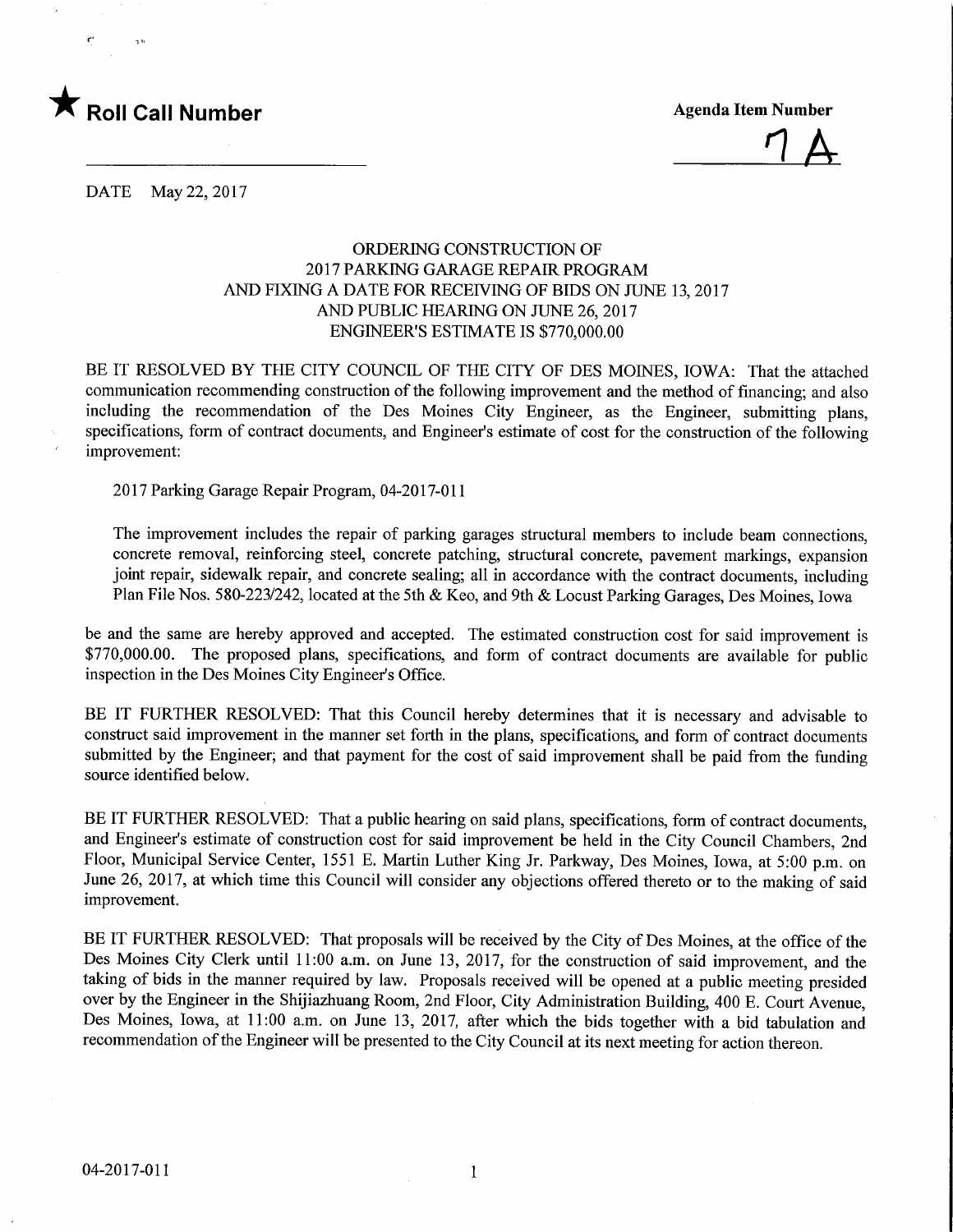

**Agenda Item Number** 

DATE May 22, 2017

BE IT FURTHER RESOLVED: That an appropriate Notice to Bidders for said improvement be posted, and Notice of Public Hearing for said improvement be published in the Des Moines Register, all as provided and directed by Chapter 26 and/or 314, Code of Iowa.

(City Council Communication Number  $\Box \cdot \rightarrow \bullet$  attached.)

Moved by to adopt.

Kathleen Vanderpodl Deputy City Attorney

FORM APPROVED: FUNDS AVAILABLE

 $\bigcirc$  RH

Daniel E. Ritter Des Moines Finance Director

funding Source: 2017-2018 CIP, Page Parking - 4, Parking Facility Rehab/Repair Program, PG016, Parking System Revenue

| <b>COUNCIL ACTION</b> | <b>YEAS</b> | <b>NAYS</b> | <b>PASS</b> | <b>ABSENT</b>   | I, Diane Rauh, City Clerk of said City Council, hereby     |
|-----------------------|-------------|-------------|-------------|-----------------|------------------------------------------------------------|
| <b>COWNIE</b>         |             |             |             |                 | certify that at a meeting of the City Council, held on the |
| <b>COLEMAN</b>        |             |             |             |                 | above date, among other proceedings the above was          |
| <b>GATTO</b>          |             |             |             |                 | adopted.                                                   |
| <b>GRAY</b>           |             |             |             |                 |                                                            |
| <b>HENSLEY</b>        |             |             |             |                 | IN WITNESS WHEREOF, I have hereunto set my hand            |
| <b>MOORE</b>          |             |             |             |                 | and affixed my seal the day and year first above           |
| <b>WESTERGAARD</b>    |             |             |             |                 | written.                                                   |
| <b>TOTAL</b>          |             |             |             |                 |                                                            |
| <b>MOTION CARRIED</b> |             |             |             | <b>APPROVED</b> |                                                            |
|                       |             |             |             |                 |                                                            |
|                       |             |             |             |                 |                                                            |
|                       |             |             |             | Mayor           |                                                            |
|                       |             |             |             |                 |                                                            |